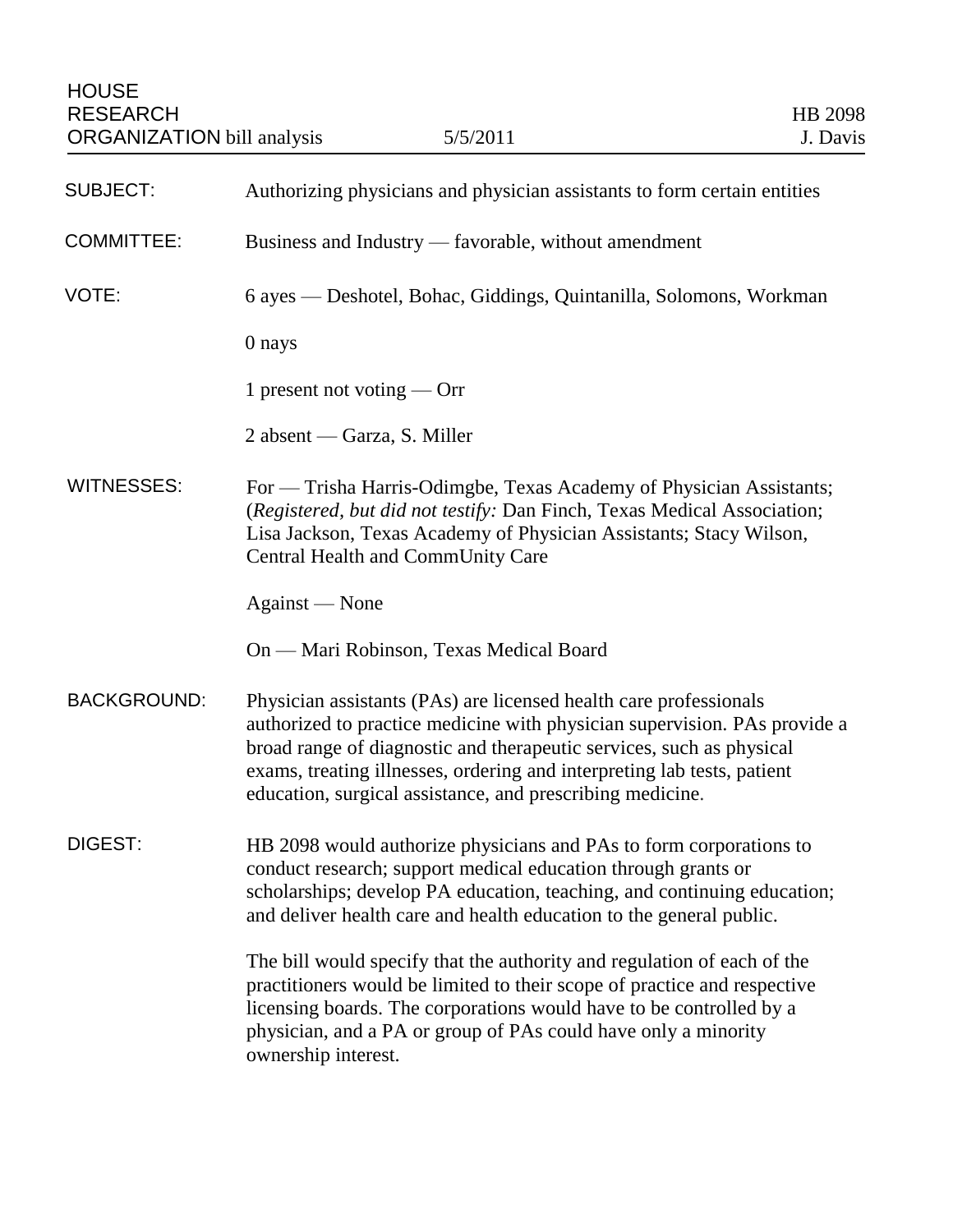## HB 2098 House Research Organization page 2

|                           | Physicians and PAs also would be allowed to form partnerships,<br>professional associations, and professional limited liability companies.                                                                                                                                                                                                                                                                                                                                                                                                                                                         |  |
|---------------------------|----------------------------------------------------------------------------------------------------------------------------------------------------------------------------------------------------------------------------------------------------------------------------------------------------------------------------------------------------------------------------------------------------------------------------------------------------------------------------------------------------------------------------------------------------------------------------------------------------|--|
|                           | This bill would take immediate effect if finally passed by a two-thirds<br>record vote of the membership of each house. Otherwise, it would take<br>effect September 1, 2011.                                                                                                                                                                                                                                                                                                                                                                                                                      |  |
| <b>SUPPORTERS</b><br>SAY: | By authorizing the formation of physician-PA corporations, HB 2098<br>would help improve access to health care, especially in medically<br>underserved or rural areas where there are few health professionals. PAs<br>allow physicians to treat more patients. Offering PAs an opportunity to<br>become a partner in a PA-physician corporation would help incentivize<br>PAs to join a practice. These corporations also would help retain PAs who<br>aspire to or achieve part ownership.                                                                                                       |  |
|                           | Currently, dentists, podiatrists, and optometrists can form and co-own<br>corporations for the purpose of providing health care services. Physicians<br>and PAs also should be able to form corporations. More than 20 states<br>allow physicians and PAs to form a joint corporation.                                                                                                                                                                                                                                                                                                             |  |
|                           | The bill prudently specifies that the practice authorities of the PAs and<br>physicians would not change, and by making PAs minority partners,<br>would assure that a PA would not be in a position to interfere with the<br>physician's exercise of medical judgment and ultimate authority in the<br>practice of medicine. The bill would provide consistency by including<br>provisions related to scope of practice in the amendments to the Business<br>Organizations Code. Bills passed recently by the House related to hospital<br>employment of physicians contained similar protections. |  |
| <b>OPPONENTS</b><br>SAY:  | There is no need to limit PAs to minority ownership, which could limit the<br>availability of these corporations or their effectiveness at recruiting and<br>retaining PAs. Not all states impose such restrictions, and no harm has<br>befallen consumers or the practice of medicine. Texas has other laws in<br>place to limit PAs' scope of practice, require physician supervision and<br>prevent PAs from interfering with the physician's exercise of medical<br>judgment.                                                                                                                  |  |
| <b>NOTES:</b>             | The author plans to offer a floor substitute to add restrictions that would<br>specify a PA could not be an officer of the corporation and could not<br>employ a physician, and the ownership interest of any PA could not equal                                                                                                                                                                                                                                                                                                                                                                   |  |